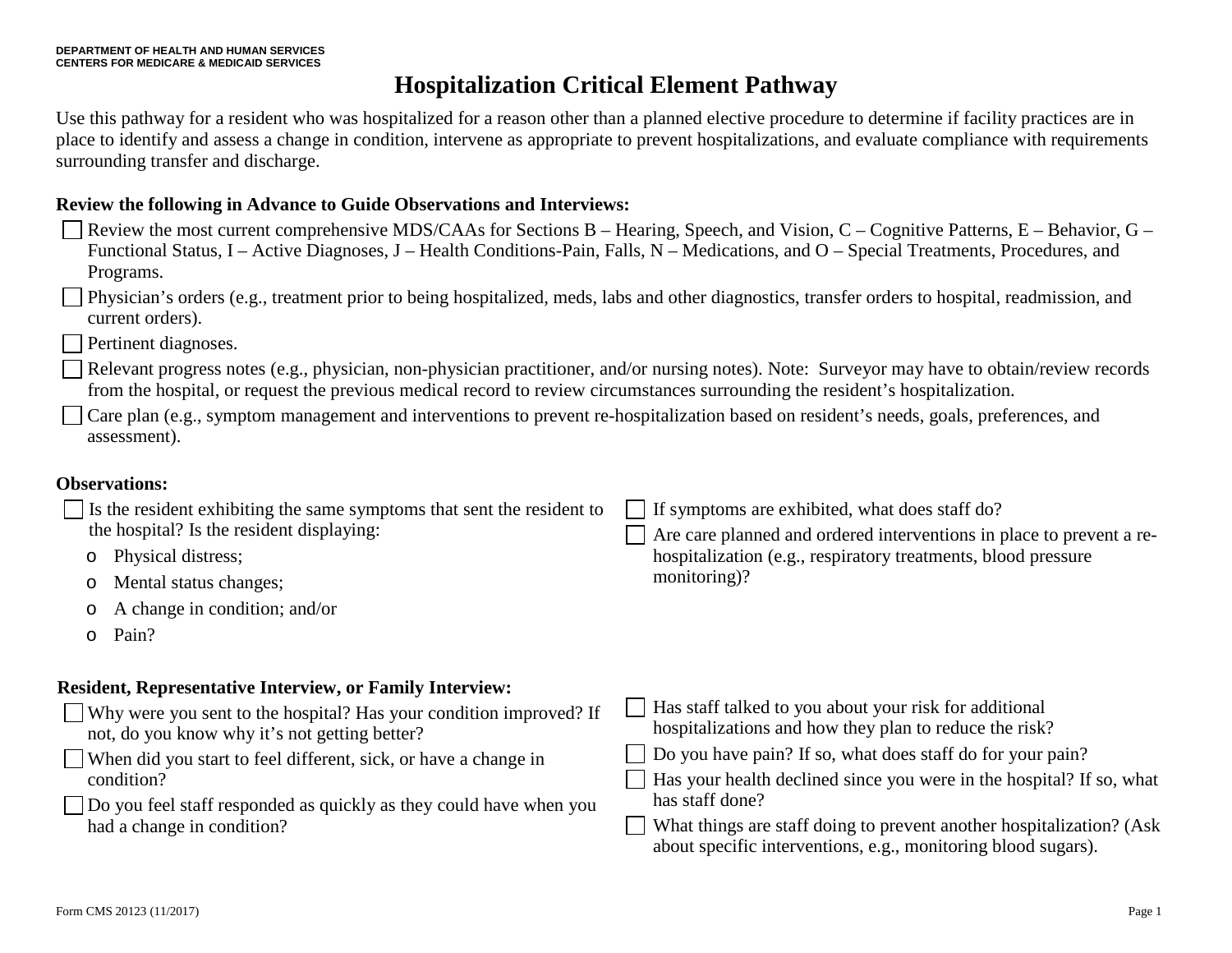| Were you notified immediately about your change in condition and<br>need for potential hospitalization?                                                   | Has your hospitalization caused you to be less involved in activities<br>you enjoy?                                                             |
|-----------------------------------------------------------------------------------------------------------------------------------------------------------|-------------------------------------------------------------------------------------------------------------------------------------------------|
| Were you involved in the development of the care plan and goals<br>regarding your care before and after you got back from the hospital?                   | Since your hospitalization, have you had a change in your mood or<br>ability to function? If so, what has staff done?                           |
| Do the interventions reflect your choices and preferences?                                                                                                | Did you receive a notice of transfer or discharge from the facility?                                                                            |
| Did you refuse care related to the symptoms which led to your<br>hospitalization? If so, what was your reason for refusing care? Did                      | Did the facility give you information about holding your bed for you<br>while you were at the hospital?                                         |
| the staff provide you with other options for treatment or provide you<br>with education on what might happen if you did not follow the<br>treatment plan? | Were you allowed to return to the facility and to your previous<br>room? If not, do you know why not?                                           |
| <b>Staff Interviews (Nursing Aides, Nurses, DON, Practitioner):</b>                                                                                       |                                                                                                                                                 |
| $\Box$ Are you familiar with the resident's care?                                                                                                         | Is the resident at risk for additional hospitalizations?                                                                                        |
| $\Box$ When did the hospitalization occur? What was the cause (e.g., pain,<br>infection, mental status change, or fall)?                                  | Since the resident returned from the hospital, has the resident had a<br>change or decline in condition? If so, what interventions are in place |
| $\Box$ Do you have a structured process for identifying and addressing a                                                                                  | to address the problem $(s)$ ?                                                                                                                  |
| resident's change in condition (e.g., facility developed tool,<br>Interventions to Reduce Acute Care Transfers [INTERACT])?                               | How do you monitor staff to ensure they are implementing care-<br>planned interventions?                                                        |
| $\Box$ Prior to the hospitalization, did the resident have a change or decline<br>in condition? If so, when? How often did you assess the resident?       | How did you involve the resident/representative in decisions<br>regarding treatments?                                                           |
| Where is it documented?                                                                                                                                   | If care plan concerns are noted, interview staff responsible for care                                                                           |
| $\Box$ If the resident had a change in condition, who did you notify (e.g.,                                                                               | planning about the rationale for the current care plan.                                                                                         |
| practitioner or representative) and when?                                                                                                                 | Ask about identified concerns.                                                                                                                  |
| $\Box$ Prior to or after the hospitalization, did the resident refuse any<br>treatment? What do you do if the resident refuses?                           |                                                                                                                                                 |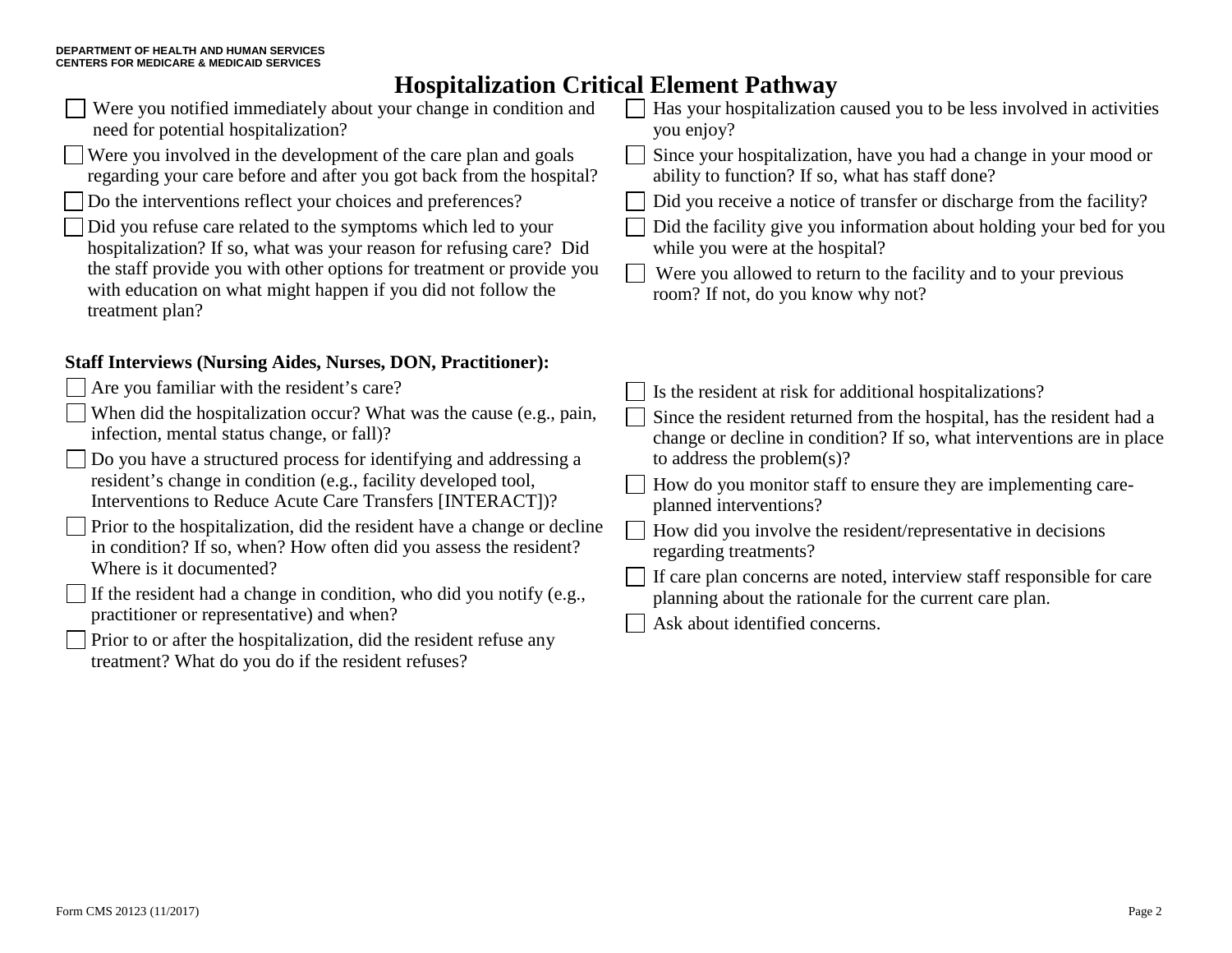### **Record Review:**

|--|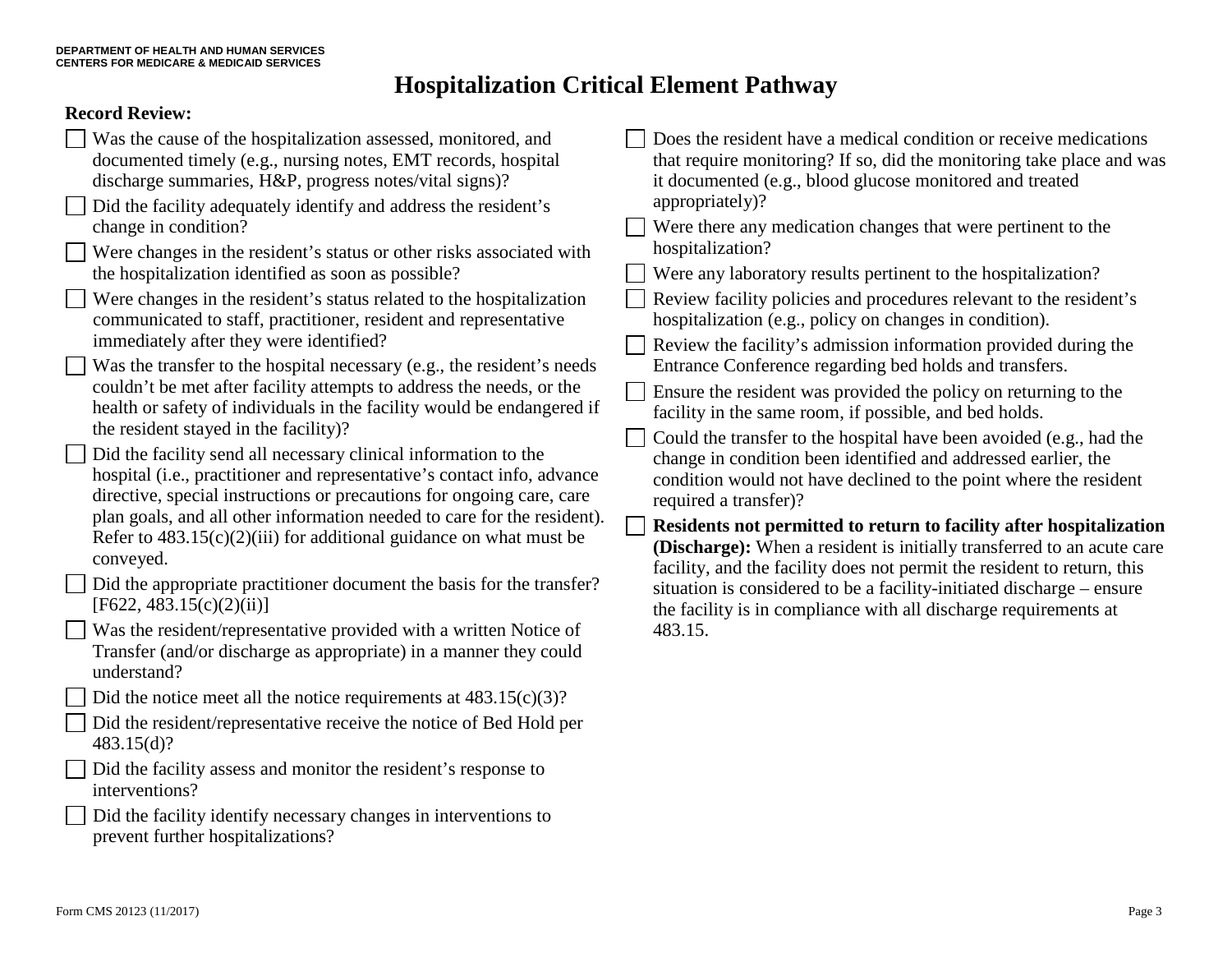- For any resident whose **transfer to the hospital resulted in a discharge**, review documentation in the medical record and facility policies related to bed hold and permitting residents to return after hospitalization/therapeutic leave: [Refer to 483.15(c), (d), and (e) for additional guidance.]
- o What was the basis for the resident's initial transfer to the acute care facility? [Refer to F622]
- o Did the resident/representative receive all appropriate notification (Notice of Transfer, containing the basis for transfer; and Notice of Bed Hold); Was a copy of the notice sent to the ombudsman? [Refer to F623 and F625]
- o Was the resident adequately prepared for his or her transfer to the hospital? [Refer to F624]
- o When the transfer became a discharge, did the facility issue another notice of Discharge? If so, what was the basis for the discharge? For residents discharged because the health or safety of individuals would be endangered, is there evidence that residents with similar health needs, conditions, or symptoms currently reside in the facility, or were admitted after the resident was discharged? Was a copy of the Notice of Discharge sent to the ombudsman? [Refer to F622]
- o Was the resident permitted to return to his or her bed, or the first available bed following his or her hospitalization? If not, review documentation in the medical record related to facility efforts to allow the resident to return to his or her bed. Also review facility admissions since the date of the resident's discharge (not date of transfer to the ER) for admission of residents with conditions similar to the discharged resident. [Refer to F626]
- o Did the resident appeal the transfer/discharge? If so, was the resident permitted to return to the facility while the appeal was pending? If not allowed to return while the appeal was pending, is there evidence that no bed was available, or that the health or safety of individuals in the facility would have been endangered if the resident returned? [Refer to F622]

### **Critical Element Decisions:**

- 1) Did the facility ensure that the resident received treatment and care to prevent the hospitalization, that was in accordance with professional standards of practice, their comprehensive, person-centered care plan, and the resident's choice?? If No, cite the relevant outcome tag in Quality of Life, Quality of Care, or if no specific outcome tag, cite F684
- 2) Was the basis for the resident's transfer/discharge consistent with the requirements at 483.15(c)(1)? Does evidence in the medical record support the basis for transfer/discharge and meet the documentation requirements at 483.15(c)(2)(i)-(ii)? Is there evidence that the information conveyed to the receiving provider met the requirements at 483.15(c)(2)(III)? Was a resident who appealed their discharge permitted to return to the nursing home while their appeal was pending, unless there was evidence that the resident's return would pose a health or safety risk to individuals in the facility, or there was no bed? If No to any of these questions, cite F622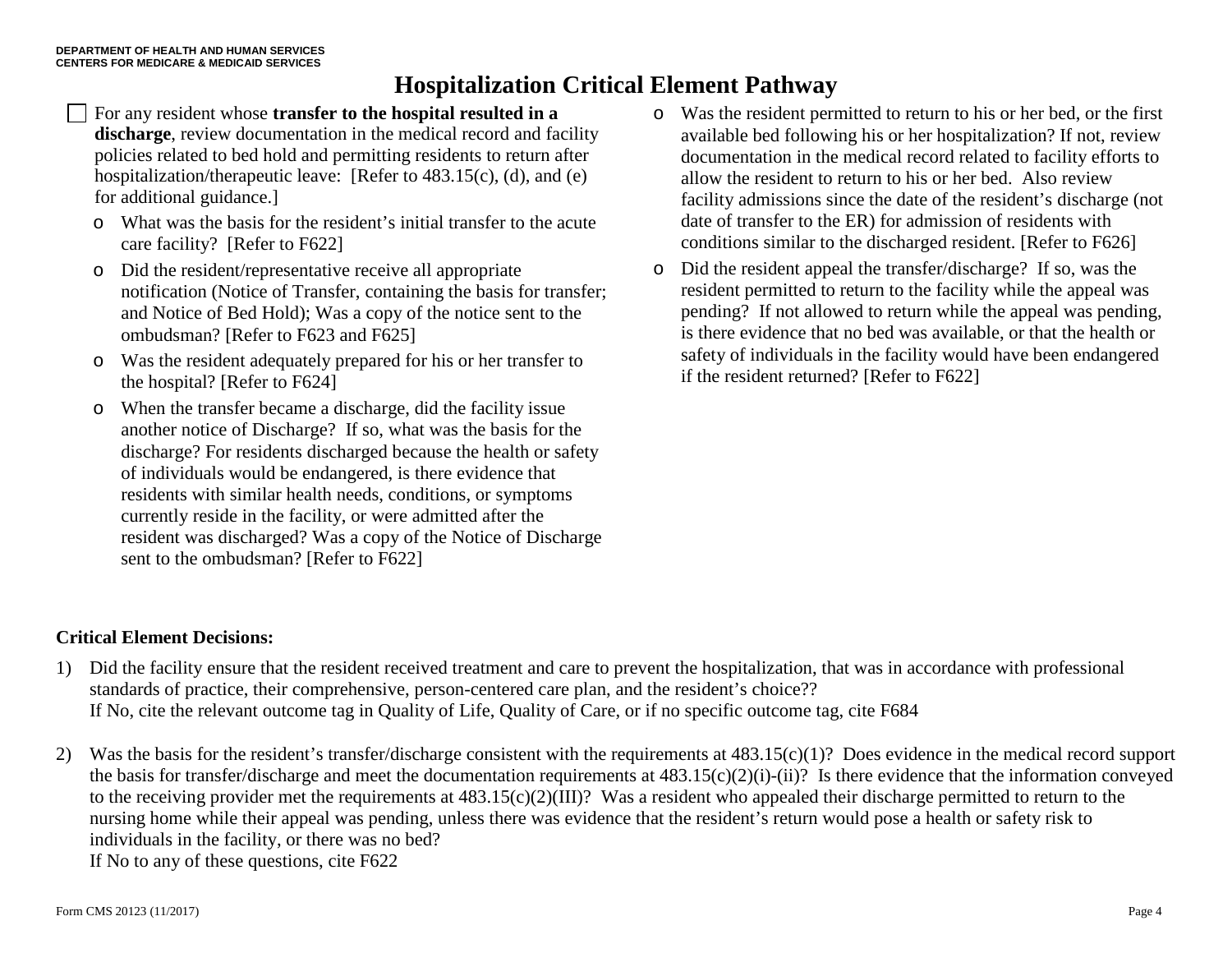3) Did the facility notify the resident and resident's representative in writing of the reason for the transfer/discharge to the hospital in a language they understand and send a copy of the notice to the ombudsman?

### AND/OR

For residents who were not permitted to return following hospitalization (who were discharged), did the facility also provide a notice of discharge to the resident, resident representative and send a copy of the notice to the representative of the Office of the Long-Term Care Ombudsman?

If No, cite F623

- 4) Was the resident sufficiently prepared and oriented for their transfer to the hospital? If No, cite F624
- 5) Did the facility notify the resident and/or resident's representative of the facility policy for bed hold, including reserve bed payment? If No, cite F625
- 6) Was the resident allowed to return to the facility, to the first available bed, or to their previous room if available, after being hospitalized? If No, cite F626
- 7) For newly admitted residents and if applicable based on the concern under investigation, did the facility develop and implement a baseline care plan within 48 hours of admission that included the minimum healthcare information necessary to properly care for the immediate needs of the resident?Did the resident and resident representative receive a written summary of the baseline care plan that he/she was able to understand? If No, cite F655

NA, the resident did not have an admission since the previous survey OR the care or service was not necessary to be included in a baseline care plan.

8) If the condition or risks were present at the time of the required comprehensive assessment, did the facility comprehensively assess the resident's physical, mental, and psychosocial needs to identify the risks and/or to determine underlying causes, to the extent possible, and the impact upon the resident's function, mood, and cognition? If No, cite F636

NA, condition/risks were identified after completion of the required comprehensive assessment and did not meet the criteria for a significant change MDS OR the resident was recently admitted and the comprehensive assessment was not yet required.

9) If there was a significant change in the resident's status, did the facility complete a significant change assessment within 14 days of determining the status change was significant? If No, cite F637